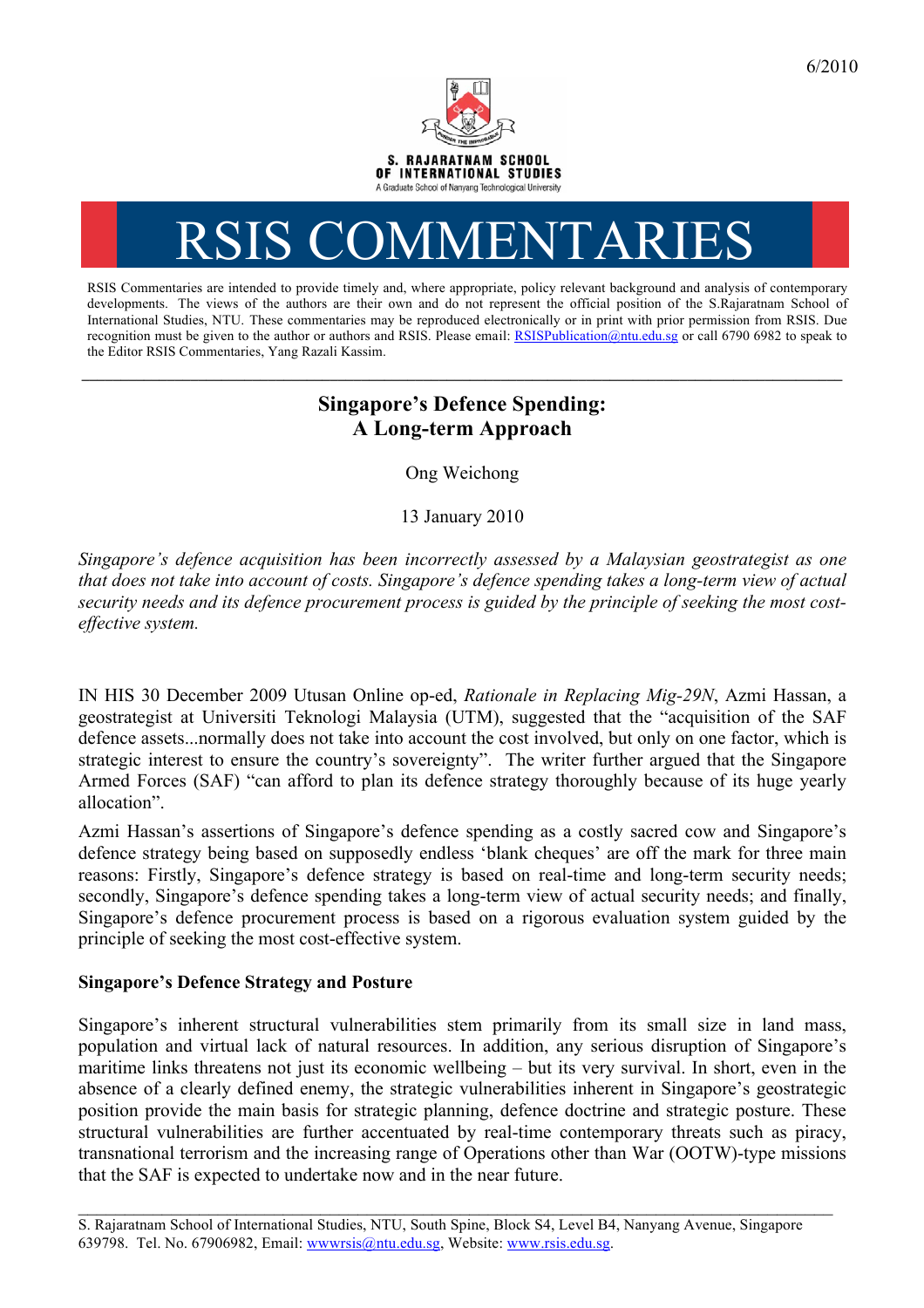It is undeniable that certain painful historical memories from its colonial past and early years of independence have reinforced Singapore's sense of vulnerability. The fall of Singapore to the Japanese in 1942, the shattering of the impregnable 'Gibraltar of the East' fortress myth and the subsequent occupation years was a traumatic experience from which two lessons were drawn: first, Singapore's lack of strategic depth requires a 'Forward Defence' posture; and second, it must have robustly selfreliant armed forces capable of independent deterrence. The latter was further ingrained into the national psyche and body politic after the precipitated withdrawal of the United Kingdom from its 'East of Suez' role announced in 1967 and the subsequent closure of its military bases in Singapore by 1971. Even considering all of the above, Singapore's defence strategy is not premised on a limitless pot of gold but actual and perceived security needs.

#### **Singapore's Defence Spending in Perspective**

In justifying Singapore's S\$11.45 billion defence budget for 2009, Singapore's Minister for Defence, Teo Chee Hean cautioned against taking a 'feast and famine' approach to defence spending. In short, Singapore's approach to defence spending is premised on the belief that regardless of economic conditions, security threats do not simply disappear. Hence, a steady defence budget that accounts for five to six percent of National GDP is necessary to maintain the operational readiness of the SAF and indicates Singapore's firm resolve to defend its sovereignty and strategic interests.

That commitment is not the same as Azmi Hassan's assertion that it "does not take into account the cost involved". In fact Singapore's defence procurement process is based on a rigorous evaluation system guided by the principle of seeking the most cost-effective system. Singapore's acquisition of Air Independent Propulsion (AIP) equipped Archer-class submarines from Sweden is less than half the cost of the Royal Malaysian Navy's (RMN) brand new Scorpene Submarines of the basic non-AIP configuration. The Archer-class vessels were former Swedish Navy Västergötland-class submarines purchased and refitted to Södermanland-class standards at less than half the cost of a brand new AIPequipped submarine.

When the time came to replace the aging A-4 Skyhawks of the Republic of Singapore Airforce (RSAF), the eventual selection of the F-15SG was made over a seven-year evaluation period. The F-15SG based on the venerable F-15 platform is a formidable combat proven aircraft with an air-to-air combat record of 104 kills to zero losses. Singapore's selection of the F-15SG was not based on preferences for any particular country or supplier, but on cost-effectiveness and operational requirements. Indeed, defence analysts have referred to Singapore's rigorous selection process as a bellwether for fighter acquisitions on the global market.

Tender proposals for the SAF's major programmes are subject to rigorous evaluation where the financial, technical, schedule and commercial aspects are assessed to ensure that the most costeffective system is selected. Singapore's defence acquisition policy is not to buy the newest piece of kit that money can buy, but to meet the SAF's operational requirements while maximising Singapore's defence dollars.

### **Regional Perceptions**

In his article on multi-role combat aircraft (MRCA), Azmi Hassan concluded that "US-manufactured jet fighters like the F5, F15 and F16, like those owned by the Singapore Air Force, cannot beat the SU-30". He said further: "If the acquisition of the 18 SU-30 jet fighters can place the RMAF as the dominant air master in the region, then the acquisition of the SU-30 and MRCA will have made it so. Such a perception is not only important for the country's defence, but more important, to ascertain the sovereignty of Malaysia."

Rather than challenge the sovereignty of any other regional neighbour, Singapore's recent acquisition